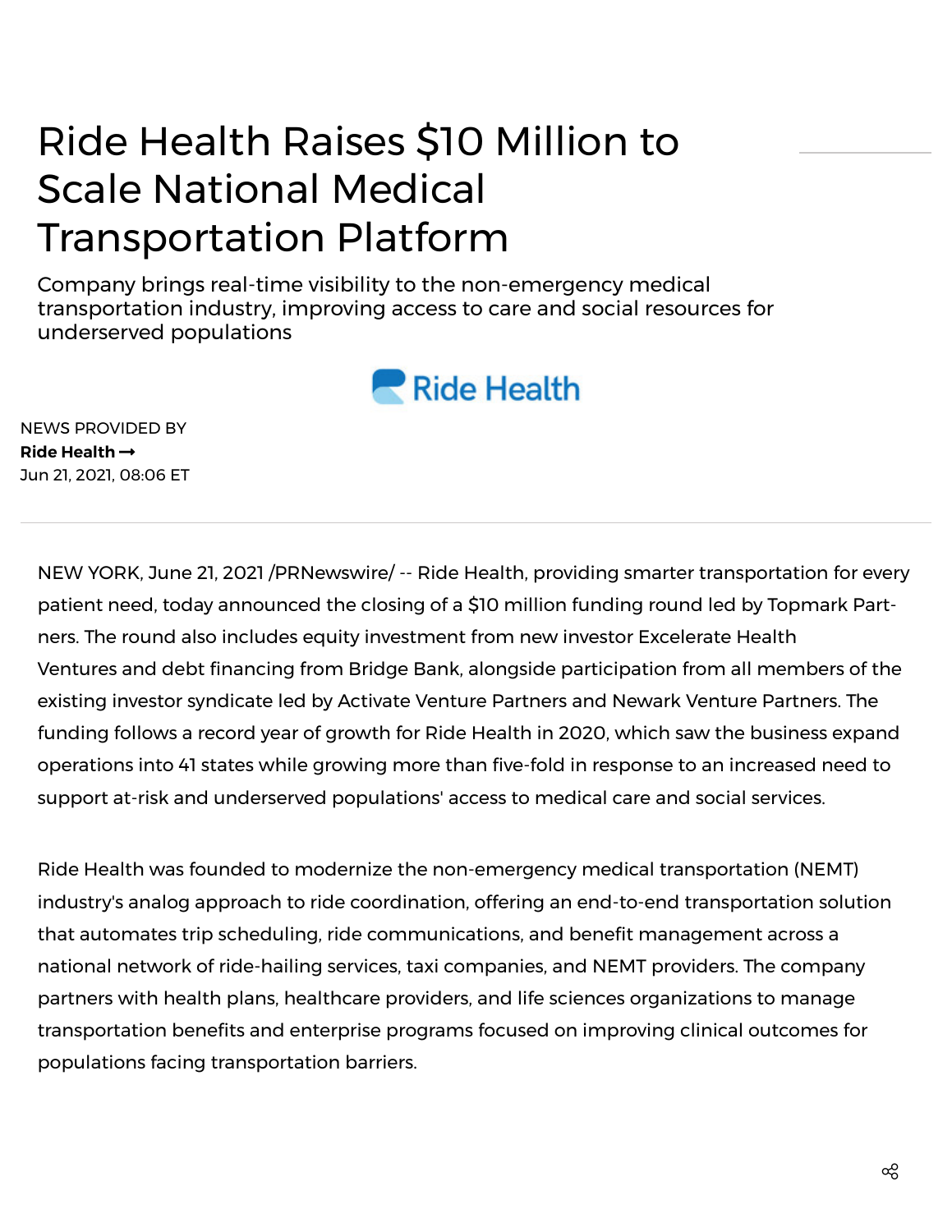Ride Health's web-based platform is built on deep integrations with the dispatch software used by transportation providers today, allowing the product to provide real-time visibility across the spectrum of vehicle types and service levels required to serve complex populations effectively. The company leverages these inputs to support data-driven approaches to benefit design, performance management, and ride interventions that align NEMT market incentives, reduce administrative burden, and improve patient experience.

"The dispersion of care toward home and community-based settings has accelerated over the past year, with seamless mobility for patients and staff emerging as key infrastructure," said Imran Cronk, CEO and Founder of Ride Health. "Our patient-centered and agile approach has positioned Ride Health to lead in this future. We are excited to have the support of our partners and investors in accelerating our mission to ensure every patient has access to care and social resources."

Ride Health plans to use the proceeds from this round to continue investment in expanding its national transportation network, benefit management system, and platform APIs that are central to enabling value-based approaches to transportation. The company's industry-leading mobility infrastructure is enabling entirely new ways to offer patient transportation, from claims-driven benefit structures with dynamic ride authorizations to cross-organization benefit awareness allowing health plans to put ride coordination in the hands of clinical staff closest to a patient.

"Ride Health is bringing a technology-enabled approach to a vital component of our healthcare system," said Brian Model, Managing Partner, Topmark Partners. "We are eager to provide our support for their market-leading product as they continue to transform this fast-growing industry reliant on outdated systems and manual workflows."

## **About Ride Health**

Ride Health partners with healthcare organizations and transportation providers to manage transportation benefits, strengthen enterprise transportation programs, and improve access to care and social services for complex populations. We blend technology and data with a human approach to break down access barriers and solve some of the biggest transportation challenges that payers, providers, and life science organizations face. Our platform maps out each patient's unique needs and preferences for the best ride experience across clinical and social needs, ensuring greater access, improved efficiencies, lower costs, and better outcomes. Learn more at [www.ridehealth.com](https://c212.net/c/link/?t=0&l=en&o=3201996-1&h=3974418488&u=http%3A%2F%2Fwww.ridehealth.com%2F&a=www.ridehealth.com).